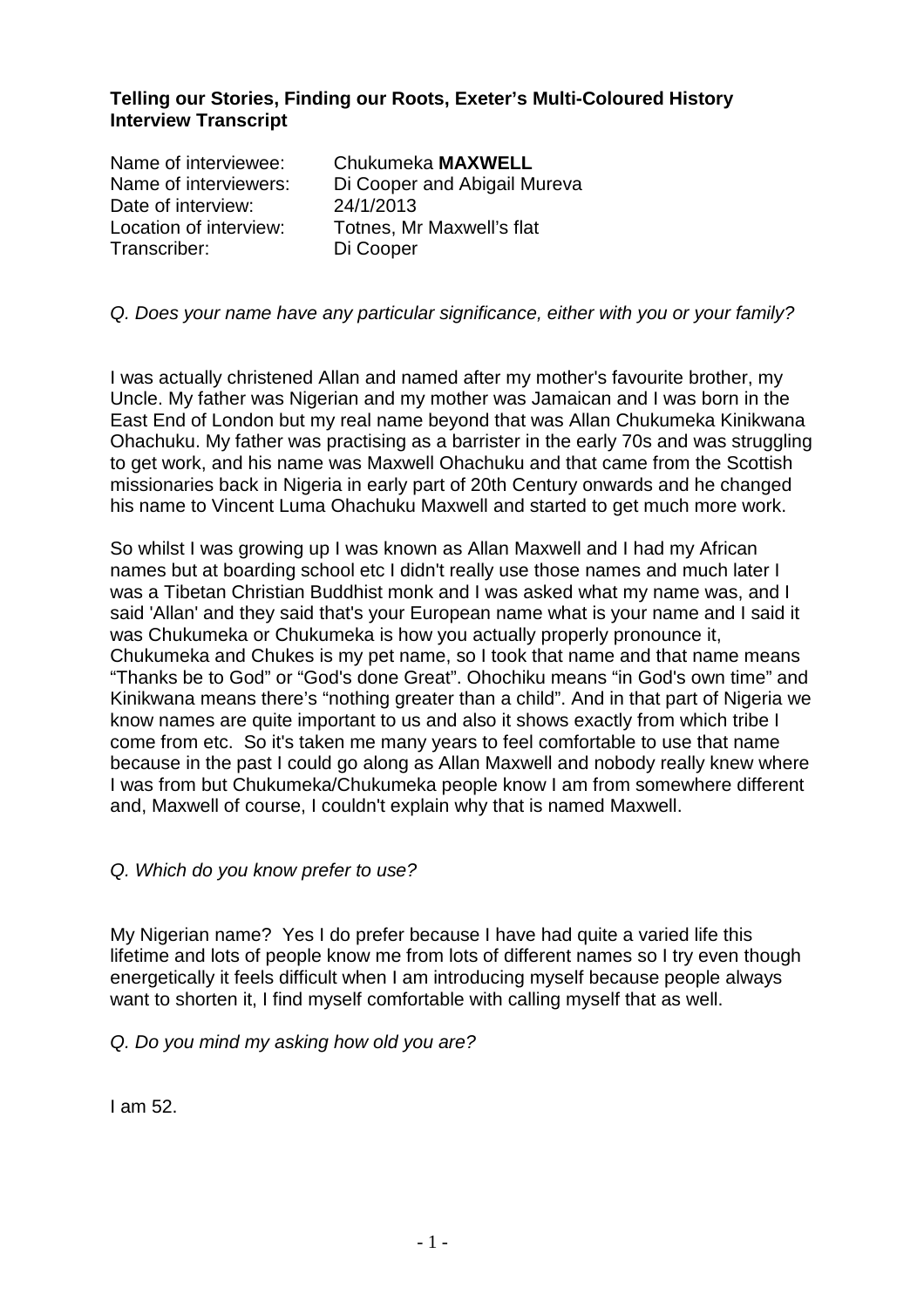Q. You have had quite a varied life, obviously our focus is to look at the time you were spending in Exeter but would you like to tell us how you came to Exeter and what some of the life experience you had had before you came?

I came to Exeter for the first time... well actually when I was a monk in Glastonbury I did a show, one of the New Age shows at the Sports Centre down at St Thomas.

The only reason I ended up in Devon ultimately is that I had met and started going out with a woman I was seeing and I moved to Devon to do my Social Work degree in Plymouth University. I moved to Starcross and then to Dawlish, and then when I met my wife, who is my wife now even though we are separated, she had a flat in Exeter and I moved from Dawlish and then we bought a house in Exeter.

# Q, So what year did you actually come to live in Exeter.

I would say 2005. I lived in Whipton on one of those estates that were all named after apples. We used to take the train down to Plymouth, or meet people in cars. Our social work programme was one full day and then placements and study from home.

# Q. Was your wife studying as well?

No she worked for public rights of way so she was in charge of half of East Devon footpaths and rights of way for the general public. So in those days she would work in and I was studying and as time has gone on, she has become a stay-at-home mum educating our daughter, and I have been working.

# Q. Are you still practising as a social worker?

No. I have a registration as an independent social worker and I get called in to work with families, multicultural families. I use the word multicultural now much more than I use ethnic minorities or black or minority ethnic and part of that is because I critique that, I teach now at the university part-time at Plymouth, Bath and Exeter university on certain programmes and it's been a way for me to self-heal and to really understand what it is that creates a level of separation in our cultures, both whether it be through colonialism or tribal or anything like that, or religious, so those are my three main focuses of really trying to find out deeply what binds us rather than separates us. But in my life experience I spend much more on what separates us.

# Q. Would you like to share with us some of your life before you came to Exeter?

I can give you a whistle stop tour of my fifty-two years. So I was born in 1960 in Hackney, in 1965 my father took us all back first class to Nigeria. Civil war broke out we got taken out of school, he was put in prison, we were evacuated back to England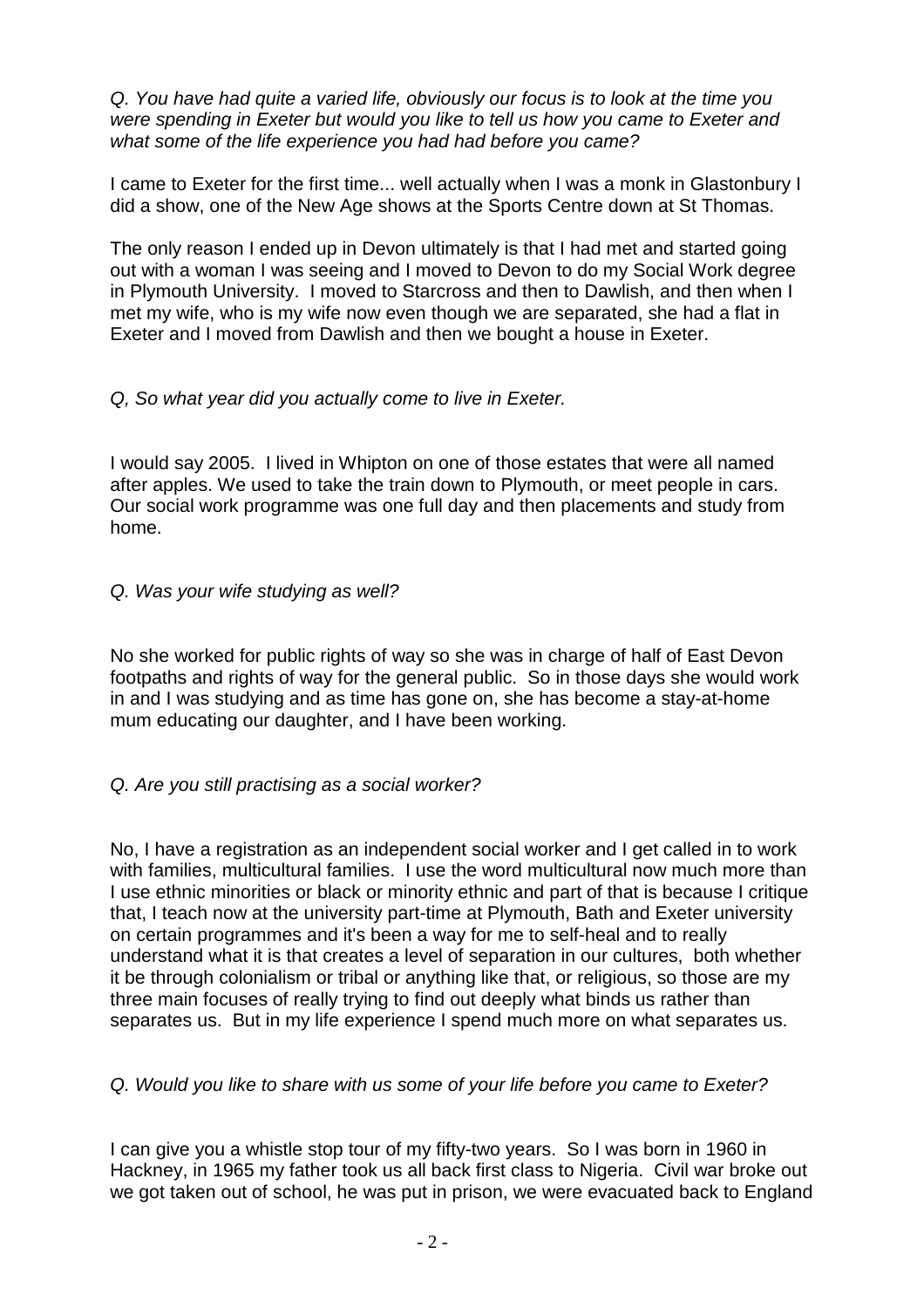in 1967/8 through the help of St Martin's-in-the-field, Trafalgar Square. He was released from prison came back in 1968. '68 to '71 in England, my father then got a job in my mother's country so we went to Jamaica in 1971. I went to school briefly in Jamaica for about a year then I came back to prep school here in Watford in Kent my parents stayed in Jamaica so I used to see my parents once a year - I was flown out by the British government - and then from there, after Jamaica, they went to live in Belize in central America and I used to go over every summer in the holidays which was 8 weeks and then took an entrance exam to a school in Horsham called Christ's Hospital and went there from the age of 10½ until the age of 18, on leaving there I went into hotel school in Vincent's Square in London and from there I graduated and went to work in Inter Continental Hotels as a store-man and worked my way up to buying all the wine and food for the hotel. I left there and opened up a delicatessen in New Malden in Surrey and then I opened an outside catering business which specialised in European cuisine and parties around London etc. We did food for royal-attended parties and lots of celebrity stuff - it was quite a horrible time in my life but also exciting. We sold the business because it was costing us a lot of money to a Japanese partnership, so we had the first Japanese and English outside catering business.

And then I just woke up one morning and thought this is not the life I want to be living, I was playing rugby for Richmond, I was married, I was having affairs, I was just crazy, I was running my business. I just said I am not going to do this anymore, so I walked away from it and went on to become a massage practitioner and I had my own business for 2 years going to different people's houses, working at sports centres etc and, as that was happening, I started studying Esoteric studies, looking at the arcane school and other things like that, just trying to find myself in this whole melee of beliefs and previous experiences. Then I came across the teachings about the Seven Rays and I started to follow a particular teacher and moved to Glastonbury about 1991 and slowly fell in to this centre becoming a monk, even though as a volunteer monk I wasn't quite right because I had used a lot of my life experiences in the past just to escape to being a monk, rather than making that choice. Not to say that a lot of the situation has proven to be true in what I was doing.

So from Glastonbury I came out and worked as a security guard for about a year. Interestingly enough I ended up being a security guard in the very places where I used to walk in the front door as a sales and marketing man selling my catering business so it was like looking at my life back, it seems like it has been like that ever since. So from there I was just I want to go and work for Médecins Sans Frontières or something, and they said what skills have you got, and I said I haven't - I've done this and this and that, but you need to be a nurse or a doctor or something. So I looked around, thought about going into nursing, but I very much like being at different places all the time, which is a blessing and a curse and so I went and joined the ambulance service and worked in that for 4½ years as an assistant paramedic and the last bit I was doing I was the first response in Maidenhead, so if you had a heart attack in Maidenhead, I would turn up. I was much more an intuitive paramedic rather than a real technical know-how 'this is what it going on in the body'. And that was difficult. I got tested for dyslexia and dyspraxia, but they just said I was impatient, and there is a level in me which is impatient because I used to be a sprinter and I always joke about how and what sport people run, or how people run in their life so a middle distance runner is a bit slower in their life.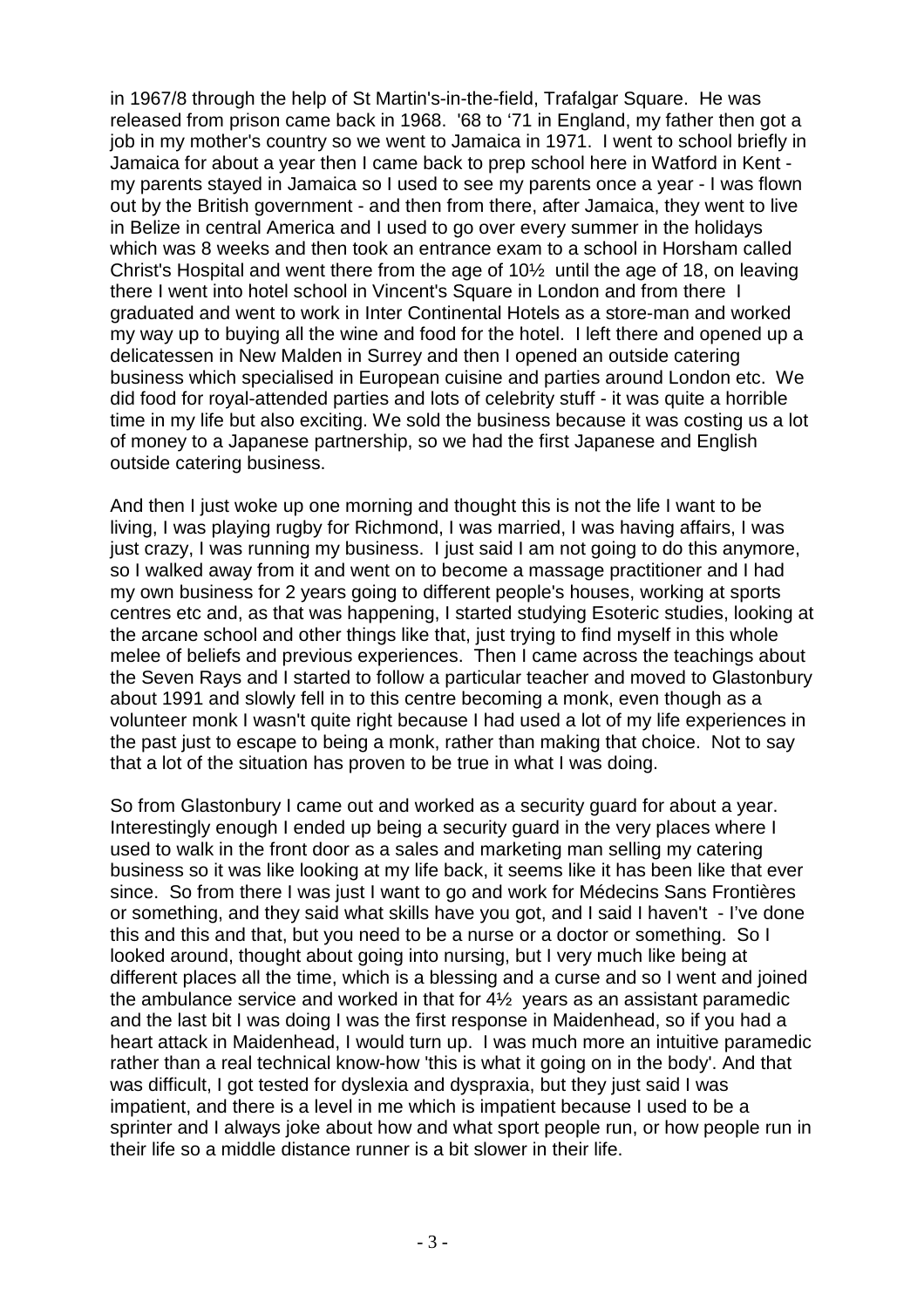So I left the ambulance service and that's when I met a woman and interestingly enough I always wanted to do social work when I was 18 but I didn't do it then, because I made a political choice then because it was the start of the Thatcher era and I was so sure the money was going to dry out and so I didn't want to go in to it. I got a place at Plymouth University and at Reading University and I chose, by a leap of faith to come down to Plymouth in 2003 and then whilst I was in the social work course I made sure I always did lots of part time jobs, I can, dare I say it, a level of fear - my father used to say you always have to work harder than the white man, and I think that's a curse and that was his life experience but my life experience was different but it then created that tension so that you never feel good enough, you always have to prove that you are better, faster, more qualified and all of that for me has taken me more and more away from whom I truly am, in that you never really feel comfortable in your own skin, you are always in a level of performance.

Something we need to talk about as black ethnic minority people, or black and white people or people of different cultures. I think it sits at the heart of colonialism, I think for me having I've lived as a black person in colonial houses, having servants, drivers, gardeners, it's very ironic. My grandfather was a chief, he signed a treaty with Queen Victoria, my mother is Jamaican she says her family comes from Nigeria - I didn't know Africans and Nigerians sold black people to white people, so it feels to me that this lifetime very much about understanding man's inhumanity to man and how slavery and oppression is so universal but yet we can get hooked into the narrative that 'Jamaicans don't get on with Nigerians', ' Africans don't get on with West Indians', actually you know, we have all had a part to play in this history. And I say to people that there is no hierarchy in suffering - I can sit with my Jewish friends next to the holocaust and I can say well what about the 10 million people that died in the Congo.

Trying to get to that essence - which being part of the public school system in this country it almost breeds you into that we are much better, faster and we really punch above our weight at the United Kingdom - I love this country but I also see the karma of this country and so my work and everything takes me into that level of work and that's why I got into the mental health and working with the NHS because this is the body of work that we have, this is what it's about and there is no deep level of understanding of our cultural and historic realities as to why we are where we are. I think we need to be much more open with our philosophical debates and political debates to understand and then also to see where we sit in that and also to know that we only have a small grain of the truth as well.

So then after doing my social work degree I left and joined the NHS again as a Community Development Worker working with black and minority ethnic people, but again I couldn't just stick to the narrow remit, I made it much more political so that made me famous/infamous and again if I look back in hindsight, a lot of it was ego driven and at one level still is, but it was also, as I said to you it was also about selfhealing and I've also now learnt a lot about that but I've also reached a point where I really recognise that by focusing on just someone's colour, that can be problematic. Especially as I know about reincarnation inwardly myself also my belief system and my tribal belief system, reincarnation is very much a part of our whole existence and in my Christian upbringing it was not really understood, but I think that is really at the root of our human existence.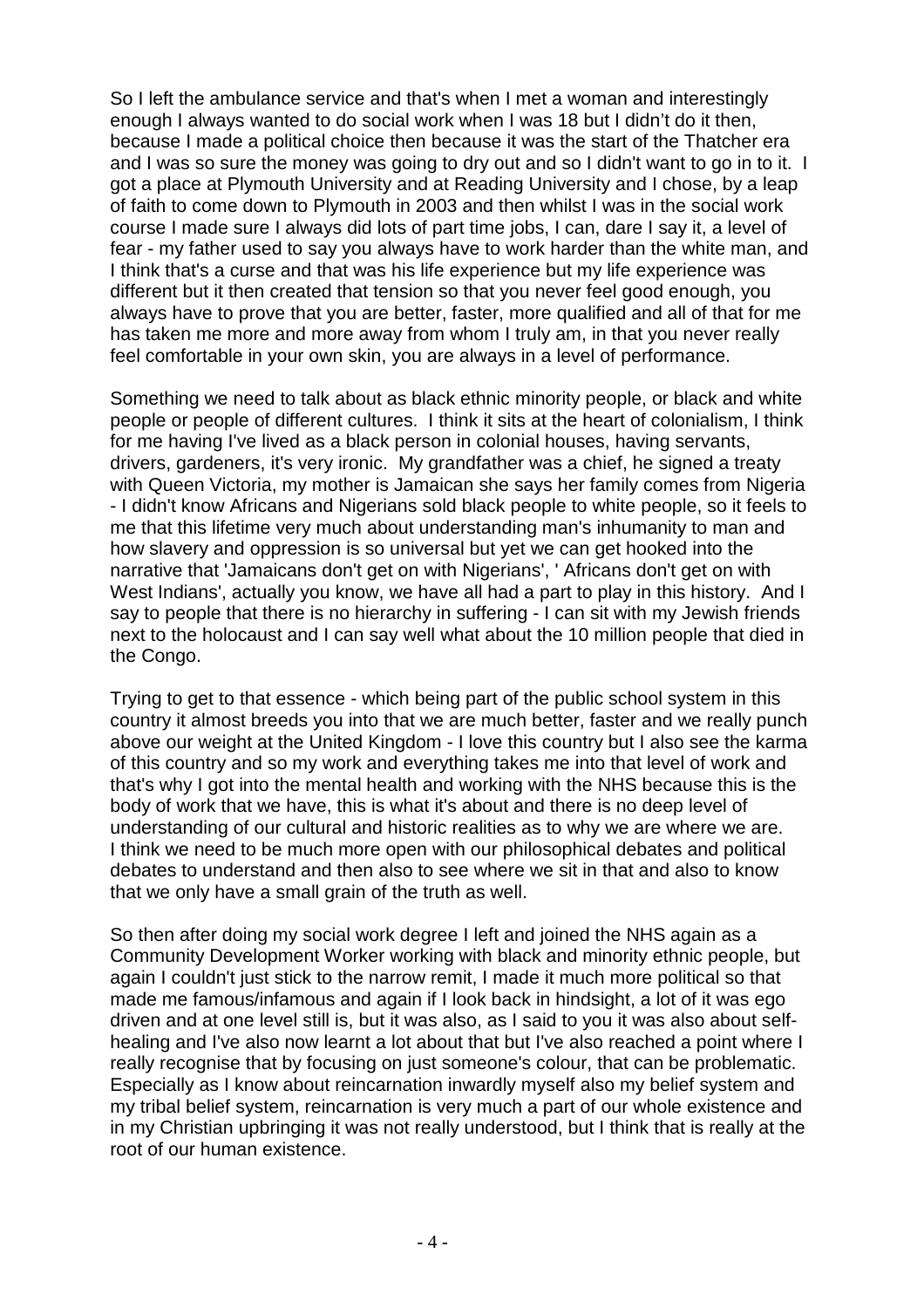# Q. It's very interesting listening to how your belief systems have influenced your life.

It's painful though because the draw of the '80s is still with me - here I am 52 and I feel like 19. I feel like I am starting my life over - you know, 2 marriages on and two gorgeous daughters you can see over my shoulder and so many people I have met, fame, infamy - I've met Buzz Aldrin the astronaut who went to the moon - he was drunk at the time because he was so much in shock at the time going to the moon and back to earth. Our lives are so petty compared to the expanse of the cosmos and whatever. Prince Charles saw whoever and all of that stuff makes no difference to who we are. We get a CB, MBE and we are all ok. I so wanted all that but at the same time knowing it is all an illusion, that tension for me creates a level of melancholia, even though I would say people look at me and say you are lovely, but in me because I have all these competing cultural expectations and I think you need to extricate yourself from the world but be in the world to be who you truly are, if you see what I mean.

# Q. Did you feel that the rigidity of the public school system influenced you?

No, because again I am a bit naughty, I try to bend the rules so that I can break them. I remember at school on certain days I used to feel really down because certain things weren't going certain ways, only seeing my parents once a year.. I'd say well in Jamaica today it's a national holiday so we should have this party, and they would believe me. The thing is in my day there were only 4 black people out of 150 so my life experiences have been surrounded by predominantly white people so I've always looked out of my life and it's been predominant white but in my inward reality I am not white or black I am who I am, so to be defined by my colour from when I am growing up to being a negro, to a coloured, to be black and now to be a black and ethnic minority - that has not defined me at all but it has been the way I've been politically defined, so I feel like a guest in my own country, but I feel like a guest in every country so I see myself more as a universal person but at the same time that is hard when we have borders and passports and cultures and situations going on like that, so I look forward to the time when we are a borderless planet, it will happen, when we are more of a sacred planet.

You know even this stuff between east Devon and west Devon we have this thing that we need to be separate and we need to categorise or we need to name. I look forward to the day when we see that that doesn't serve us even when it is an important thing to say that I am from this, I am from that. You see my parents can say I am Jamaican and my father can say I am Nigerian even though they didn't have a Jamaican or a Nigerian passport because of the colonial system. I say I am British and they can say they are British but in their deepest being they can say they come from these different countries.

So I see a lot of children in Devon who have got that situation going on, who have parents from different cultures who have ideals, because the British education is meant to be the best etc. - people don't necessarily understand the rigidity of the historical context of it and I would say that in some African countries they are more British than the British. So that's even more intense, so I had much more freedom at school than I did at home, so the rigidity came from home rather than school, so my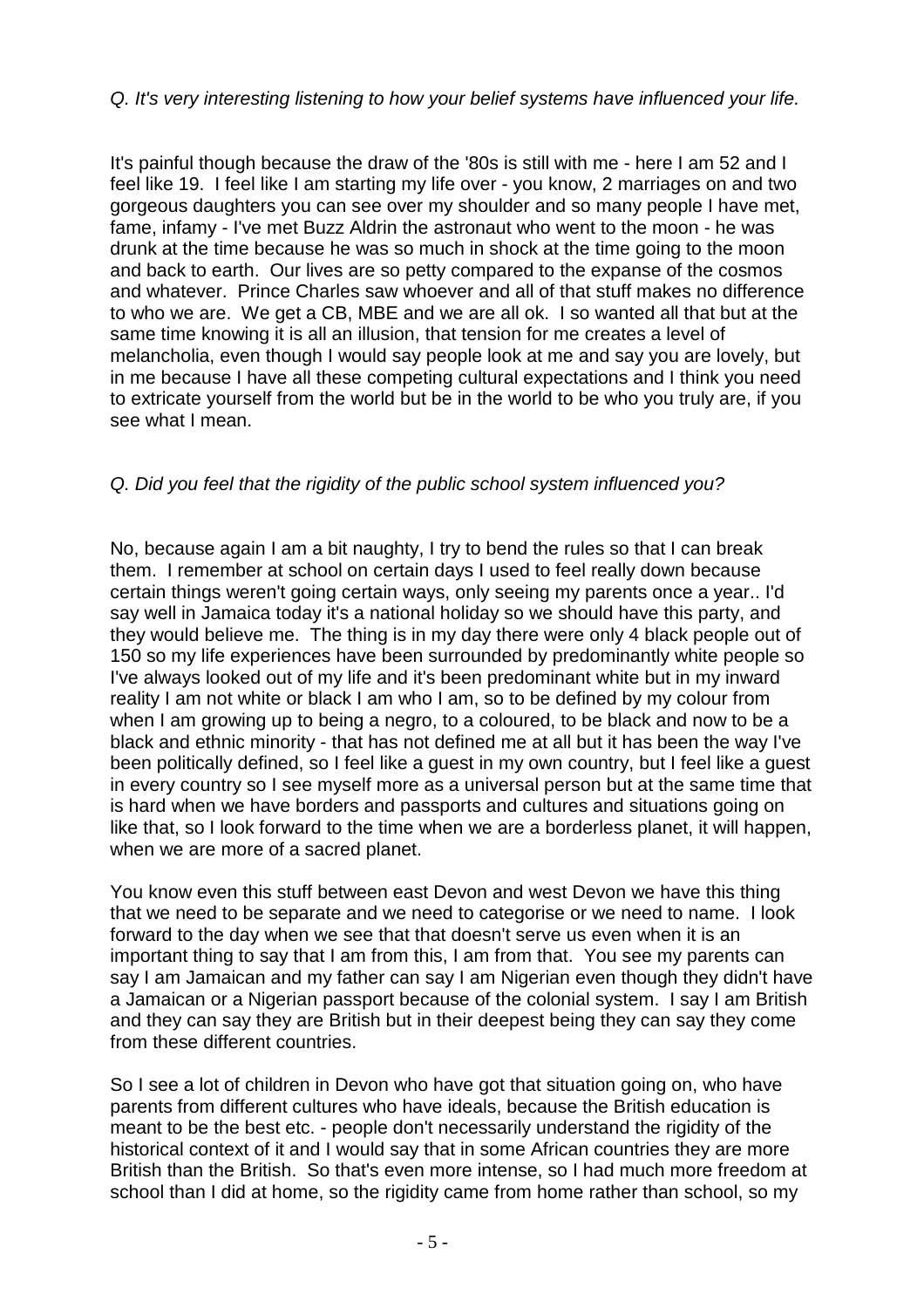father never really knew me - so there was that continual battle and yet I am my father's son, but what you attract you realise is in you at one level.

# Q. Do you have contact still with family in Nigeria?

Yes, but no, in Nigeria the whole thing that we were going to be killed or poisoned, I don't speak the language, so there is a level of deep distrust among family members and that's sad. And everyone has practically died off, so we're really into cousin territory now. My grandfather had six wives all at once so consequently there were 33-odd children and my father was towards the top end of that but he's died off, so I am at the top of the family tree in terms of that, but all I see that doing is to allow younger people in the family get on and not to constrain them into being a lawyer, or a judge or a doctor, or an engineer but to have love in their life. You know I don't feel we talk enough about the word love in this country let alone in Africa, because ultimately if we love the love is not discipline, that's the old way of love that people think. I mean if we really love we wouldn't do half the things we do to our children and fellow human beings.

### Q. Are there other family members of your mother's Jamaican or your father's who live in this country and do you have contact with them?

There are a few distant relations. Most of our relations are all over the world - my brother is an Australian citizen, I've got cousins in Australia, Jamaica, Nigeria, Canada a lot of them. I would say Nigeria is a problematic country for Africa and I would say Jamaica is a problematic country for the Caribbean and the karma of those two countries is pretty intense and if you trace historically you can see why those two countries are like they are. That psychological underpinning is never really talked about, we just get categorised and labelled and, having lived in both those countries and having seen levels of class, colour separation - even Jamaica, you can be mixed heritage and you would be treated better than me, so I used to have to show my British passport to get on a beach in Jamaica. This was in the '70s, things have changed of course there would never be a Rasta-haired person on TV; when Bob Marley was playing in those '70s they used to call him a long-haired layabout now he's a hero. So there's a working out and a healing that needs to take place in places that have had apartheid, slavery you name it. So for me it's about how do we recognise that and deal with that.

### Q. Do you feel that your very varied life experience, when you were living in Exeter did you find that that was quite a narrow existence and did you make friends in Exeter?

I think when I first arrived, I used to joke I used to have a clickometer to see how many black people there were, and that was in 2003 and that was interesting because a lot of people had been there a long time. But the way I deal with living in Exeter or as a minority wherever I am is to go out and try and make connections. I joke about 2 or 3 degrees of separation but, on reflection now living in Totnes and the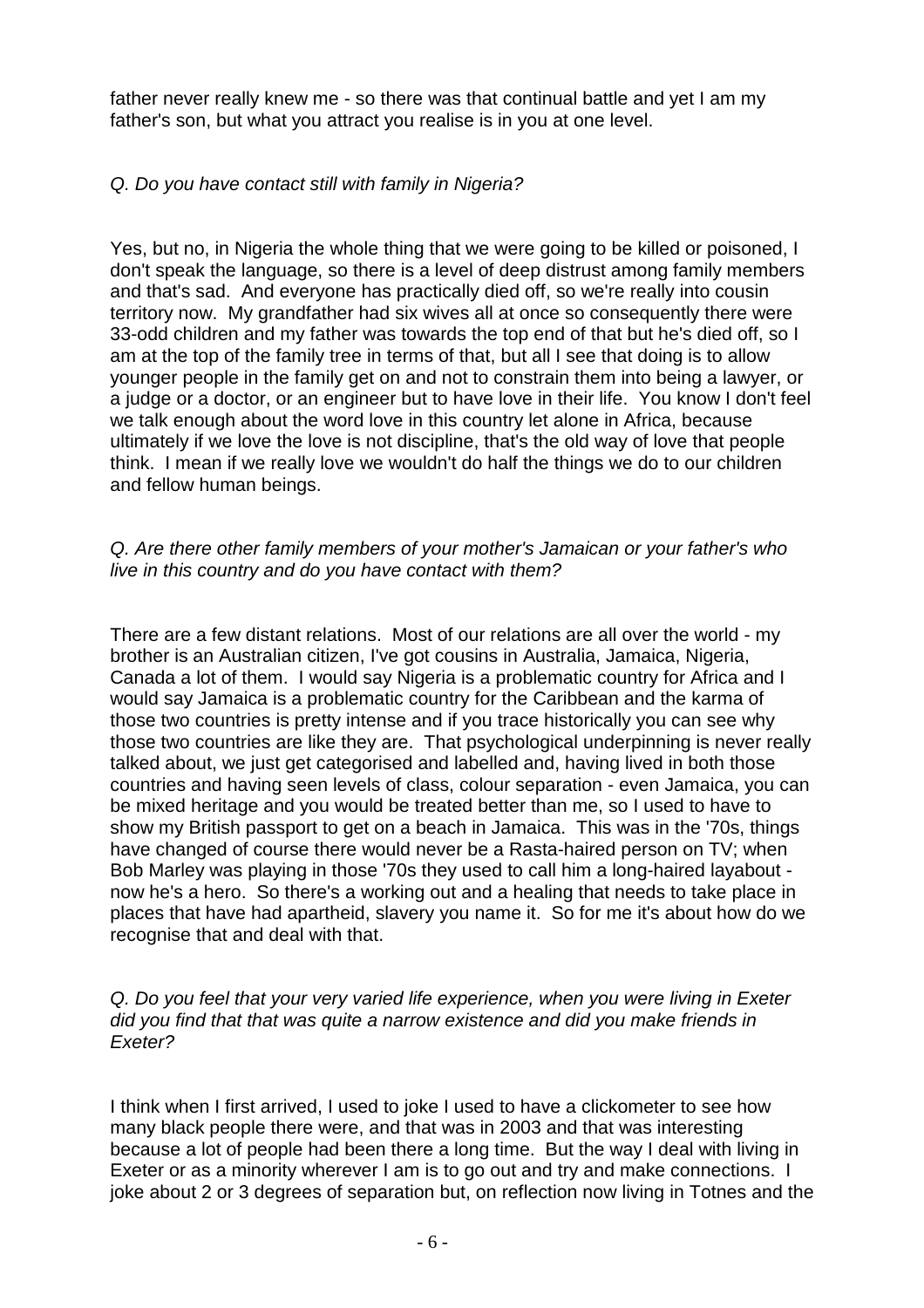way my life is now, I think that is destructive but it was almost like I had to create another character to exist. I wasn't called a 'nigger' so much in Exeter but I was in Plymouth and that's fine because I've learned how to integrate and deal with that word. My life in Exeter was rich, varied I had some really good friends - both my exwives friends but also my friends I made both from my work and my placements and really generosity so my life in Exeter I would say would be a time in my life is beyond some of the issues that I brought into my own self that was a very blessed and also incredible lifestyle, friendships that would always be dear in my own heart. And it was also a place where I could get involved in many different things, like so many things that I couldn't do them all. I mean that was the cause of my marriage break-up this time as well as my implosion - I was Quaker prison chaplain for Exeter, I was on the ECA, I was singing I was dancing and I was meant to be a family man who was meant to have his daughter and wife and I just couldn't do it. And then I was out there trying to do work and do this and that and social enterprise. It was ego-driven but it was also a belief system that I could really pull this off. There's a bit of me that wants to be a politician but I know that politics these days is too corrupt, because we are not doing it purely enough, there's too much self-interest in politics no matter how much we try.

## Q. You say you had been quite a sprinter and rugby player for quite a prestigious team - did you make contacts through your sporting interests?

In the early days I did but I didn't exploit them as much as I could have got through to the Cambridge squad but I didn't know the system properly. One part of my life which has really helped heal me but has also caused me a great deal of angst all the way through, was I did in my second year of university finally get diagnosed with dyspraxia and dyslexia and that meant the way I learn and communicate became much more understandable to me but in terms of the education system it still always put me in the lower sets or whatever, because I can talk about a system, for instance I dictated my whole exams for 4½ hours just from my head, but if you ask me to write it down, you would be going "what's that?" and I can't even read my writing back. So having gone through a public school system where it is really about that sort of performance, music and everything was really difficult. And my father was really intelligent in that he could write something and intellectualise it and become a judge and lawyer, so he expected his sons to do that. My brother could do that, he could speak fluent languages etc whereas not me. From the moment I was born I wanted to be a priest and that was just not what was supposed to happen, so I have never felt I've done my life's purpose because it always had to be in my mind trying to perform for someone else.

### Q. You mentioned you were a Quaker, a chaplain at the prison in Exeter, was that something that you undertook for a while and were you working mostly with people who were Quakers?

You don't usually say in Quakers - I am going to do that job - you get people at Meeting for Worship and they are told that that is the person they should ask - so I try to adopt this attitude in life that says yes to whatever life gives you. So the whole process of becoming a Quaker chaplain in prison was trauma for most people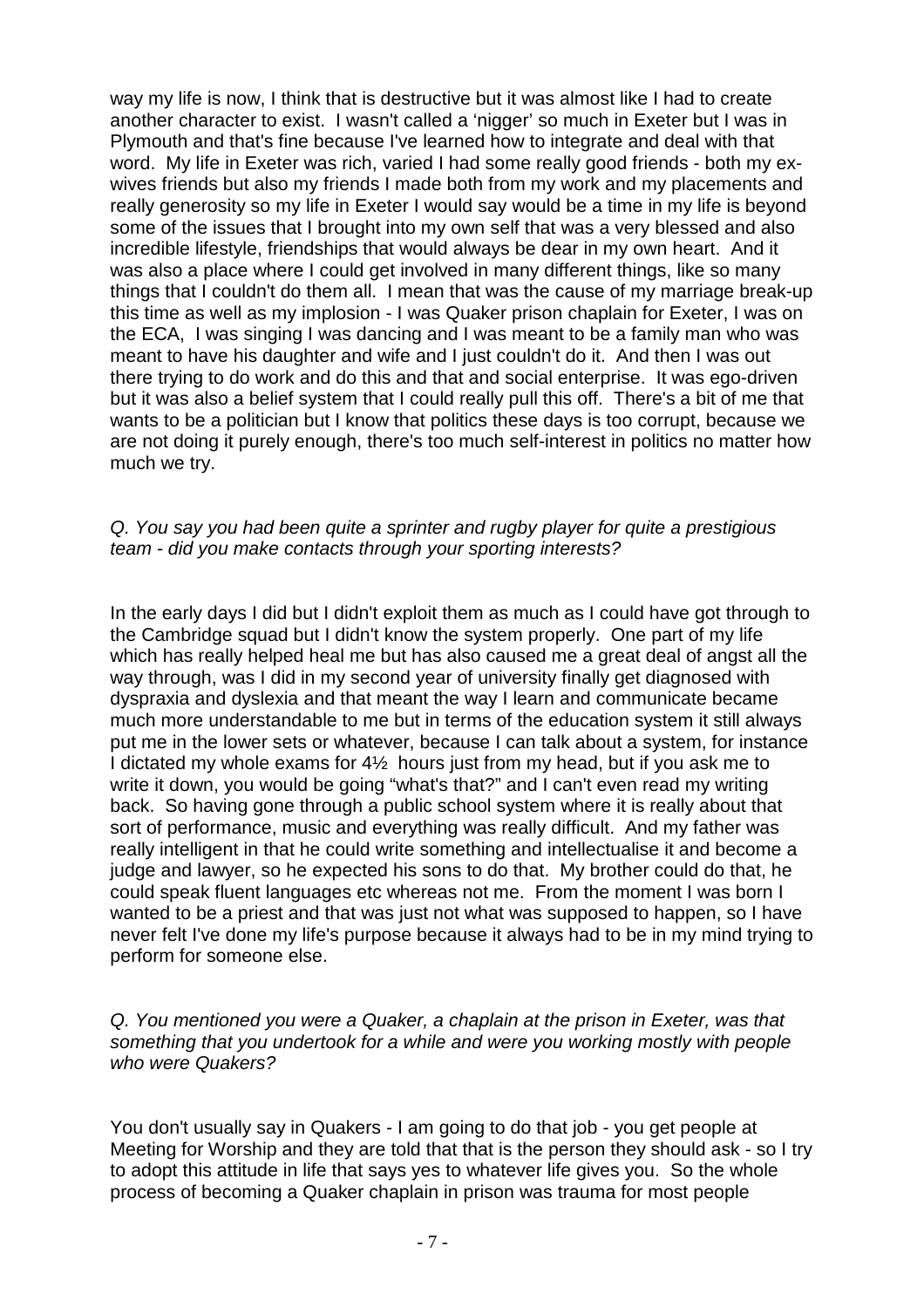because what you have to do is take a very traumatic terrorist check and so they were asking questions like: do you have leave to remain and work in the United Kingdom? So I just told you I came from and was born here etc, so do your parents have leave to remain? You have this name where is your parent's British passport? They're long gone. So the people who do the vetting have the cultural understanding that most people from the 50s and 60s in this country who are British with different names did not have a passport that belongs to them. So it took me about a year before I was working in the prison with black and ethnic minority prisoners because there was no representation for those born in the country and in some prisons there are 80 to 90% black prisoners and then I came down to Devon and there is 25%, but 25% is still more than the minority black and minority ethnic. So there would be a whole lot of tensions that came up so when I went in as a black Quaker prison chaplain, I was really concerned that people would be asking me to talk to them about the black issues, and also the prison chaplain at the time said she only wanted me to come in if there was a Quaker prisoner. Thankfully not many people who are Quakers are in prison! There have been 3 in the 5/6 years I have been doing it and given all my busyness, I didn't have time to go in and do it and other Quaker chaplains would go in and be more part of the team. And as soon as I moved to Totnes I asked to step down.

Q. So how many years did you live in Exeter?

I lived there from 2004 June till August 2012.

Q. You have two daughters from the one wife?

No but they look quite similar.

Q. Each of your wives...

Are they British? Yes they are. That's the other thing about having a public school/my lifestyle, I have never really been around black women who have had a lifestyle like me. Or if I have they have been diplomats' daughters or whatever.

One of things I struggle with because I was sent to public school and my girlfriends were from Roedean school, our school, as beautiful as it was 2000 acres, you wore the same uniforms since 1553 - yellow socks, Blue coat and so on, but you'd go to other public schools and they would call you paupers because the whole movie of the Prince and the Pauper was based upon our school, but it was almost like you were in the top 2% of schools but you were in the bottom of the 2% so that can at times depending on how you are psychically or over-sensitive make you still feel you were part of the class system although you were not because opportunities which were afforded to me were incredible. So you didn't have the same amount of money as other people who went to public school but at the same time you had the education and the space and the cultural awareness and everything to maybe fit into that. But because the class system can be quite a cruel way to look at people, it was always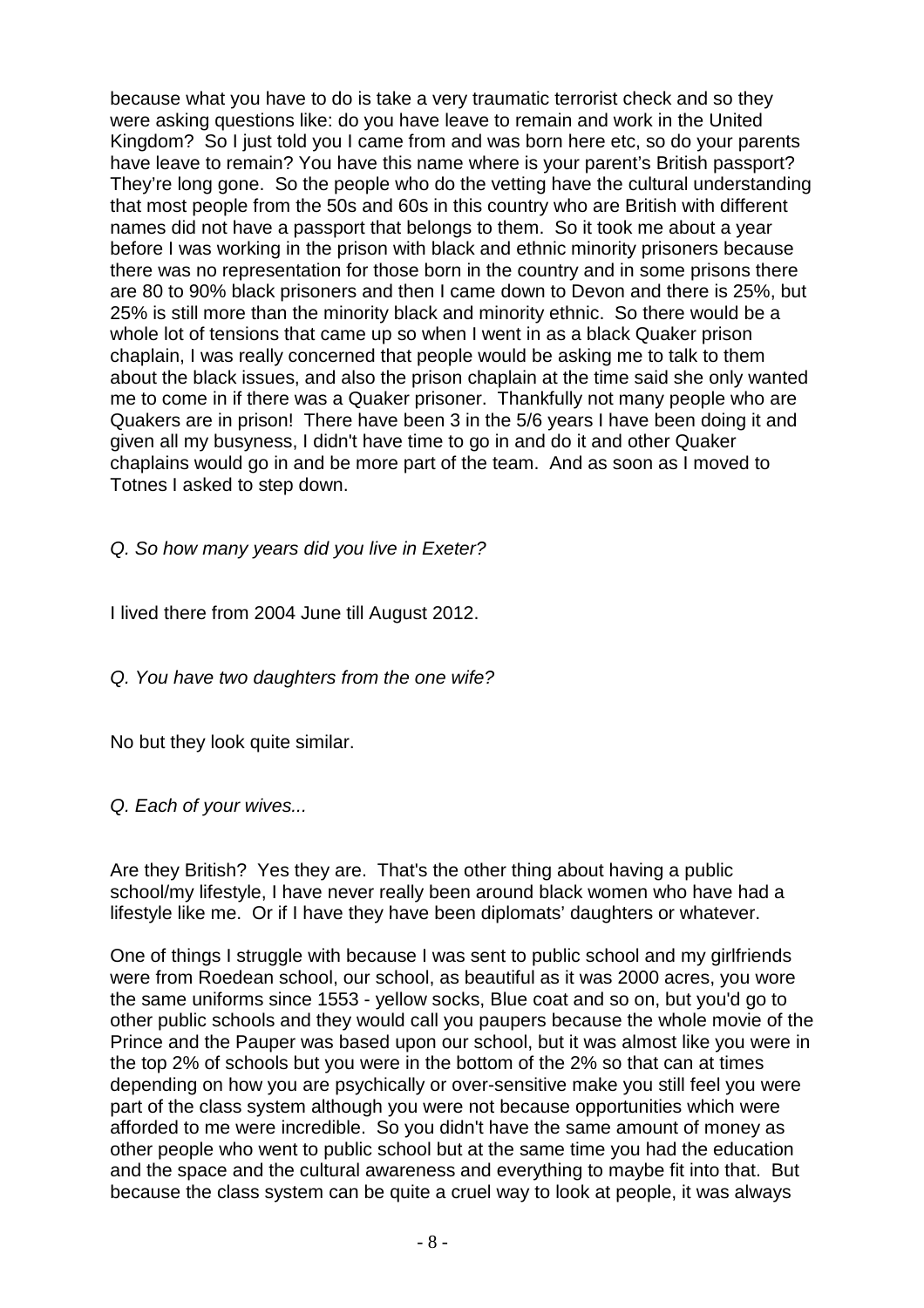difficult so predominantly, just because a person was black didn't mean she was going to like me or I was going to like her.

So it almost became like a repellent - you'd see a black person and you'd both repel each other rather than come towards each other and, for me, because I am not African and not Jamaican or British, I'd always struggle because most of the girls when I was growing up my age in Nigeria wanted sugar daddies, most of the girls in England wanted babies and in Jamaica I couldn't dance the same way the Jamaicans could etc and it was something so simple, and I can't talk Patois - my brother could - so I was always pushed away, never feeling whichever culture - your cult - I fitted in.

## Q. So you don't see yourself as British or Nigerian or Jamaican, but you are who you are.

Internally I would say I was British - I was born here… I've got a British passport, my whole attitude towards the world is no different, but it's like what I've done is selfcritique myself and there's a lovely phrase I use from Krishnamurti - if you describe yourself as a Christian, this my country... it's like an act of violence, because it is this form of separation from the rest of humanity, and it take a lot of courage to admit the unitedness of humanity on a spiritual, physical and emotional energy and not go "I am going to be with the Palestinians or the Jews or this or that, or I'm going to be with men not with women", this duality is the acts of most of us, and the more you try and do your spiritual practice, not your religious practice, you have to lose that. So I'm not saying I'm totally there - this is an aspiration but it is also how I feel - I know my life when I try and fit into a little group or culture is very difficult. I can relate across tribes, or across cultures but it's almost from a detached, loving perspective. Because I find when I integrate too deeply it is too painful because I had a black American girlfriend who couldn't stand the fact that I had white friends, and that was partly because of her experience. So there is a lovely phrase that I use through a lot of my life even though it's painful and it is: seek first to understand and then be understood. So I need to understand why is a person being racist, sexist and then forgive them from that perspective rather than just go out and forgive them. So as long as you can be patient and loving enough, there is a massive experience as to what is going on, and life isn't the way we quickly judge at times.

### Q. You talked about dealing with being called 'nigger' - have you experienced much racism both socially and in your work place?

Ironically enough in the '80s I couldn't get work - they'd tell me you aren't going to work at the desk in reception here because you are black and I would not be allowed to join the golf club because I was black, but this was 1986. Meanwhile I'm playing rugby for the county. And really ironic in the '70s, because jokes about the Kunta Kinteh was on TV or Love Thy Neighbour, and now sometimes I'm not sure if I've got the job because I am black! Especially the jobs that I got and so that becomes difficult and then at one level, just because you are black you almost energetically side with a person because they are black rather than because of who the person is, because this is your job, you work with BME people... my personal experiences -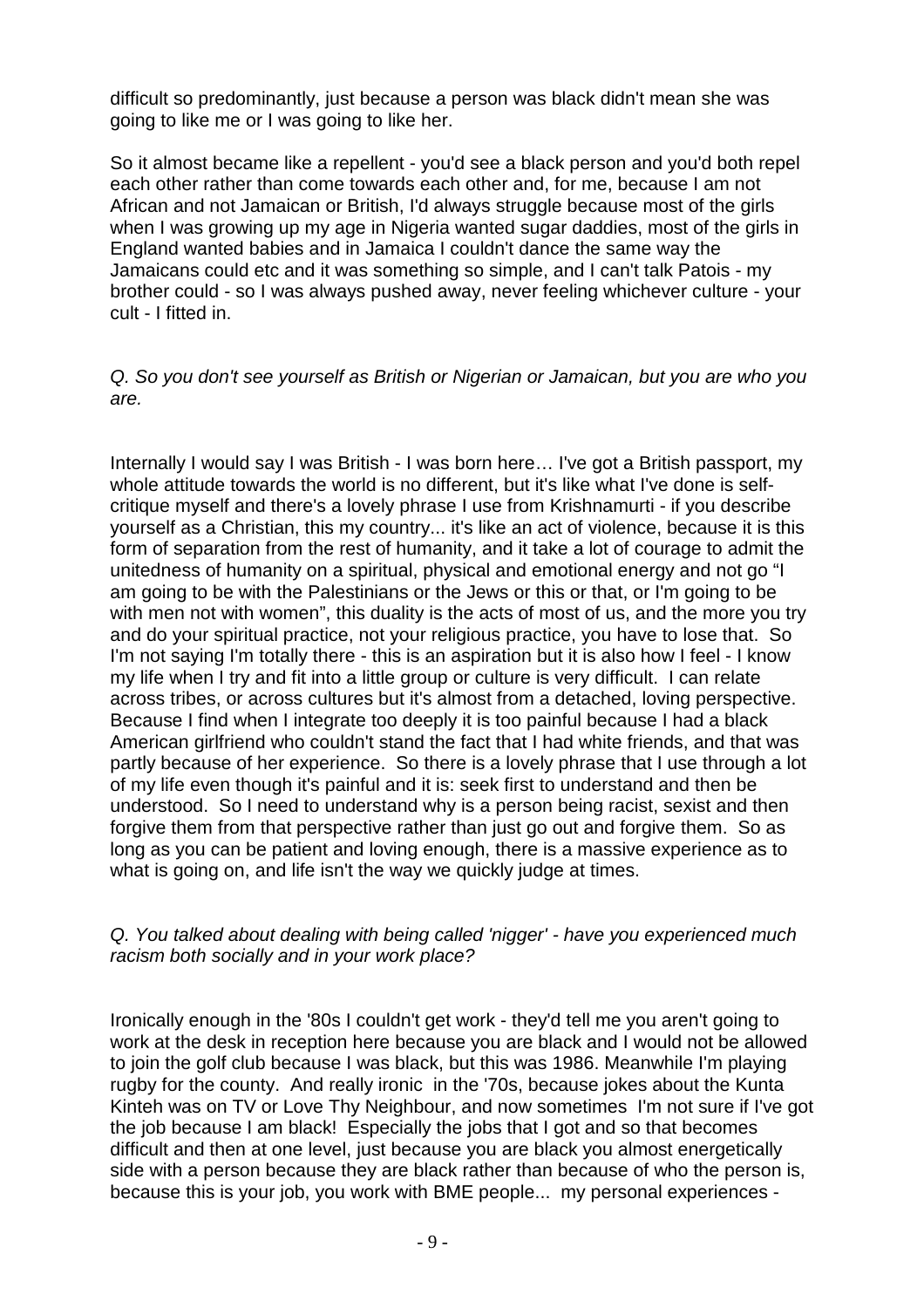projected out on to other people may be, is that if you spent most of your life receiving these negative images of this belief system, everything when you sometimes come across a problem, it's quite easy to revert to "it's because I am a black man" - the comedians do it, Lenny Henry has done it, where he dresses up in a blonde wig and gives you a Page 3 pose and they go "you can't do it" and he says "Well it's because I am a black man!".

But it's this thing that's so easy to revert to so it's really hard to ask "is it because my character has taught me to fight and be faster creatively" so guys go "it's Chukes because he's black" or is it because it's Chukes who has got this energy who wants to do things this way. So that's why I'm really into energetic medicine, seeing things in terms of energy and vibration, rather than focus on just colour. Because if you understand the cultural context, and what people have gone through, you can understand why they behave. But our health system, our mental health system, our schooling - you can't do that, it doesn't give the space and time for individuals, or for the person, the teacher, whoever to really understand. And then it's really difficult, and even for me - when I first started going out with [name], I would explain to her lots of these things and she was in denial of them because it wasn't her lived experience.

But as time has gone on, and she has studied and done different things, we can talk about it now. But I'm not there any more and I don't want to go: "it's because of this or that..." that was my perception because of my lack of self-integration, because if you know who you are, if someone calls you a 'nigger' or anything, you just go phew!! So for me the 'nigger' thing, when I used to be called it at school, I used to turn that incredible Hulk and beat people up. I went to America, and a black cousin of mine called me a nigger and he just went "a nigger just means you are stupid" and I know why he said it and that they were trying to claim back the word and everything else, and I can understand historically why people get called 'nigger' and 'boy' and all these things.

So when I came back to England after that experience, the skinheads used to beat me up and call me 'nigger', I just used to deal with in a way that didn't affect me, and as time has gone on I just allowed the word... Richard Pryor used to do this skit "There was this nigger, and he went to Africa and he said: "I saw no niggers..." and then he came back to America and told people why we mustn't use the word 'nigger' and so I use this in my training as well. There is this great fear around the word - in Buddhism they talk about words, they say "Words are empty, they don't really have any inherent meaning", or you can interpret them another way and say "words can be damming, cruel etc" and there is a vibration in the words you speak that goes on to people. I can tell in milliseconds whether someone is being racist or trying to be awkwardly funny, or whether they are just being ignorant. And even by me seeing they are being ignorant, it can be a judgement on them and so then I want to talk about things in a certain way.

So that's how I approach it - maybe it's too deep, too complicated but I try to look at it that way otherwise I would just be a reactive nuclear bomb all the time, I think.

Q. In the training you were doing at the different universities, this is to raise their awareness, to get them to look at their culture?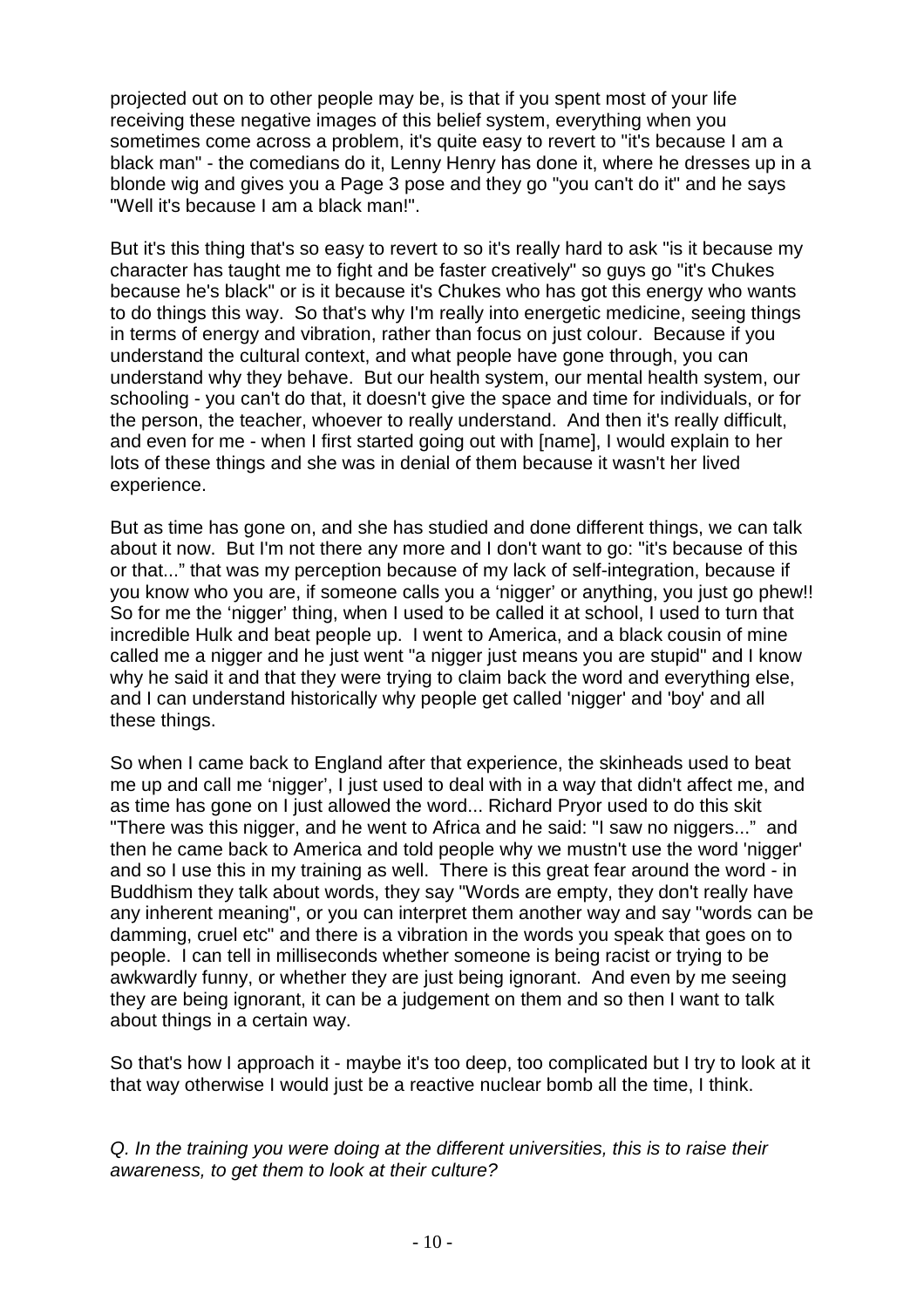Their culture, their names - what do their names mean… which tribe do you come from in this country etc, and I didn't know that this country had lots of slaves, or the Iceni were here before. So it is understanding the history, but not getting stuck in it. And also, if I am working with a person who is full of anger from Jamaica or Nigeria... I've had Nigerian people in this country who have said they don't want to work with me because I come from the wrong tribe! I've had to explain that to the Commissions, the assumption is that because I am black and I'm working with Zimbabwean people where the two languages are Shona and Ndebele. So with these forms of separation, you have to include the Commission in that understanding because to be able to talk about something or be able to talk in your mother tongue changes the situation. But people, because everyone is so busy and one cap fits all... these cases flare up. So that's why I found my little niche and though that niche is not there so much, and yet there is a need, so I'm trying to balance it between really being part of the solution and not continuing the problem so I can be busy and wealthy..!

# Q. Would you return to live in Exeter, did you enjoy Exeter?

I did, but I always came to Devon to move into the countryside, so I just love the sunshine just looking out there, but in Exeter I didn't have that, I was just looking onto the back of a house. I was always disappointed in Exeter with the lack of garden space, because in London I had a house that was smaller than that, but I had an 80ft. garden! And I just had a little courtyard in Exeter, the house was nice but I just spent a lot of time going out of Exeter. I had lots of things to do in Exeter. There is a phrase in the Bible which I so need to embody in my everyday life and it is: "Be still and know that thou are God". And that's beyond religion, there is a lovely way of looking at that phrase if you go: "Be still and know that I am God" or "Be still and know that I am" and go back all the way just to: "Be" -become a human being, a human doing, a human tribe - everything is push, push, push. What I am trying to do now in my second half of my life is try to be responsive to what comes at me in a loving way rather than trying to manipulate my way through to get this level of success. Because I have had everything I want in this life, everything I want I get it, but it's how do I really go I am really enjoying that, because at one level having all that and being sad, you haven't really understood what the lesson is.

### Q. Your girls are living in Exeter?

No, one lives in London in my old family flat, I owned that flat when I was 17, so it's nice to see it re-furbished and she lives in Hackney and works in Vauxhall and my other daughter lives at a place called Embercombe, where she stays in a yurt and looks after sheep and goats and Dartmoor ponies. Totally different lifestyle, but I think the way she is, I would totally support that. There is no pressure of getting up for school, no worry about the day. The difficulty is that my ex wife has dedicated every working moment of her life to Asha, which is because everything is so quick with us, we didn't develop a lot, so everything that I am sharing with you now I haven't sat and talked with my wife. Even though she knows that part of me as well, we always got into our drama of where we were both damaged from. So I love her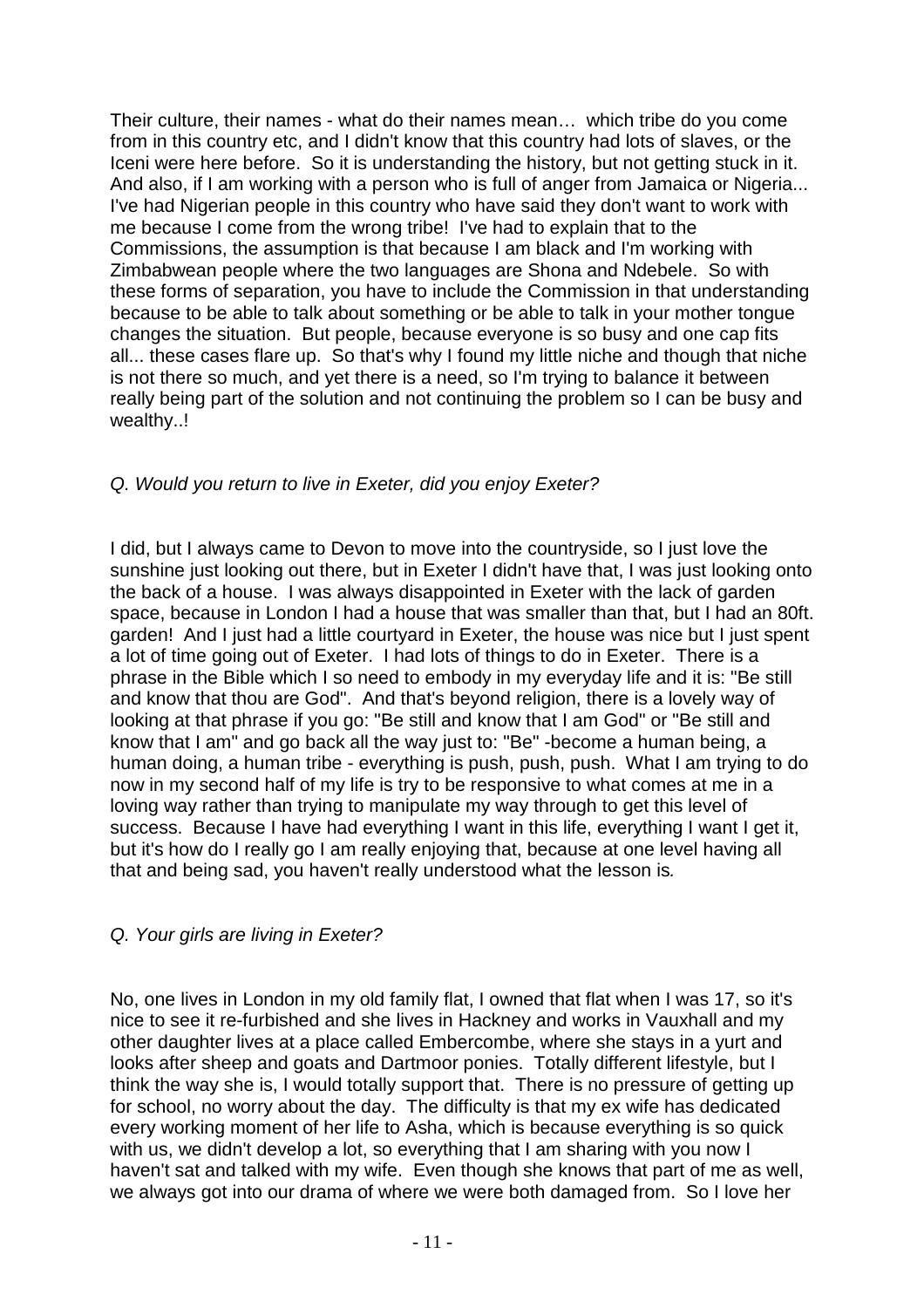tremendously, like I love every girlfriend I've ever had, but it's always been really difficult for me because of this complication I bring to life to live with people. And also not enough deep self love. Whereas now I feel really happy with them living there, if they chose to go into a house later on they can do that. But the level of education and connectedness with nature and groups of people that my daughter - who is 6½ now - has with world now, is far more advanced now than her 24 year old sister, who wants to have a very glamorous, R&B lifestyle because of lack of... I would say I wasn't there enough for her, but I couldn't be because when I was growing up, I was into all that that she is into. Whereas this other one I feel is the more evolved part of me.

Q. We are getting to the part where we will wind up the formal part of the interview. So from the professional point of view, could you speak briefly about integration/segregation/social welfare provision because that's part of your work experience?

I just want to tell a story here that I just got last week. I have two cousins in America, in Philadelphia, and they are in their 70s now and they are both pharmaceutical executives - worked in their past were - so last week I decided to have a go a pharmaceutical companies, partly because I worked for them in my catering business, I did two parties, one party must have cost £35,000 to launch a new hay fever pill and it was so long ago that like, has it helped? And I certainly believe in medical herbs, I take flower essences.. anyway we got into this big debate, my Aunt who was just back from Jamaica said "I believe in segregation" so I thought "OK, just breathe, listen to this one" and as it went on, she said in 1964, she went from Jamaica to university in Washington DC, a black university, and of course in 1964 it was the Martin Luther speech etc, so the black American said to her then "You can't come on this march, you don't understand what we have been through". And I was listening, and trying not to comment and she went: "We didn't understand, because we came from Jamaica and we were in theory liberated, even though we had a class system" and she said "when I saw the three toilets, black/white/coloured, I couldn't understand that, because I just want to go to the toilet!" She said in hindsight they just did not understand, because in her mind segregation was good. Black people just stayed together, they helped each other, bought houses together - now that's all fallen apart.

And I find people... like last week I watched Question Time and there was a Polish lady on there and she was saying there are too many Poles here etc, and they have no respect... And I find people who have emigrated here and have gone through the struggle - my father was one, he became the Appeal Court Judge for Immigration and would not allow people through. I said "Dad, you wouldn't allow yourself through at this rate, you know, if you had gone back in history" - so it's a very short memory span of how far we have come with this whole issue. By focusing on the negative and segregation, quotas etc we are reinforcing that. My whole work now, in theory, is meant to be focusing on inequalities.

There's hardly a thing in our life that does not perpetuate inequalities and the amount of money, 'commodification' of all our services, of many different things, creates greater inequality, so it's a real subtle thing. So how do we really get the equality that we know is our divine right, how do we really support people?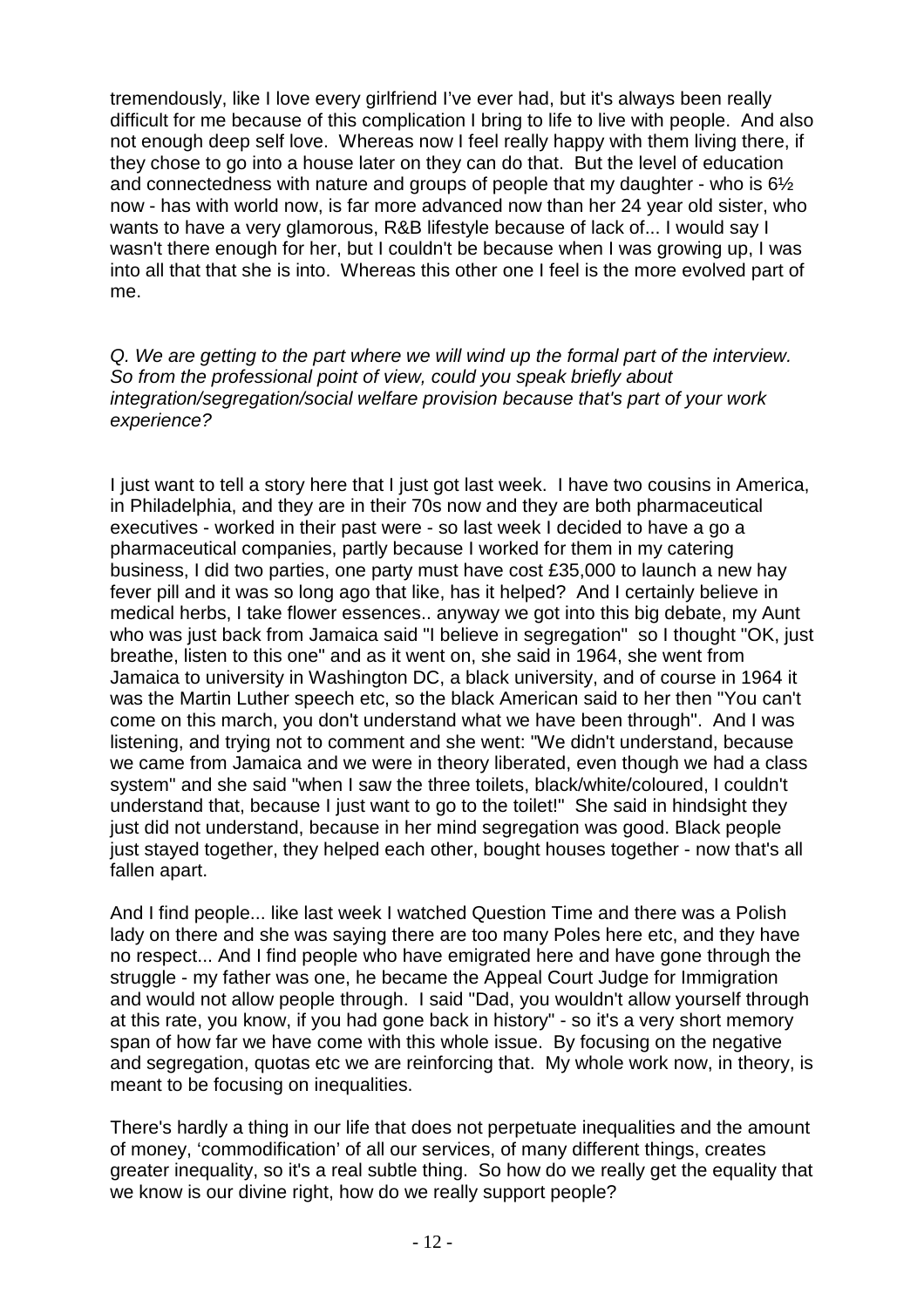Because if you put yourself in the front of the County Council as they did recently, where should you cut money from? Most of them will cut money from the social welfare and put money into potholes, right, for roads - even though that is really important as well - but it's the lack of awakeness in our politicians, in myself, in other people... and we can't do this through just protesting, we've got to do it - I don't even call it protesting, it's demonstrating - we really have to get to people's hearts and minds in a place that really helps people wake up, so that we help each other. Because if I attack a politician and I replace them with my anger, it doesn't solve the problem. So for me, there are certain people in Exeter who are working in the diversity reality that I wouldn't work with. Not because I am better than them, but because I see in them the aspect of anger that has affected my life and then also destroys the other people. Even if they are racist, how do you name... There is a wonderful prayer: "The greatest punishment for sinners, is forgiveness". So the way you need to communicate is still say it is the way it is, but communicate so the person has the opportunity to make a choice and retain their dignity - if that is so important to them - but they do what is right. And I found working with this group, with ethnic minority people - because of my experience, my qualifications, my life experience, my rugby playing, my pushing, I can manipulate the situation for the benefit of the person I am working with i.e. at one level I am then creating a problem somewhere else within the whole system. And I know we have to get things back in equality, but even in reincarnation terms, there is a belief system that here I am seen as a black man, I could be very responsible as a white person in a previous life, of the very things I am trying to sort out. So when you have that deep understanding you have to work with it from a totally different perspective.

And the old politics and the old ways of dealing with things has to change because every system that we have going on now is perpetuating the very problem, the very difference... even though they are right. Now I've watched the programme the other day on TV technology - you take an i-Phone now, you can be sitting with someone, they can press this button, you can speak into the phone in your language and it will translate it back - what a wonderful bit of technology! OK so I want my friends in the interpreting business to do well, but at another level, that's the level of how we can heal this planet. You know it shouldn't all be about money, like sustainability - Africa could be supplying the world's planet now with technology and environmental health, but not at the exploitation of the people. I would love to go to Africa and work but I can't, who do I think I am? This is a collective consciousness reality, you know. Mugabe is so upset that he is not having tea with the Queen, that's the moral important thing to him, but how can the man... and I've watched Bob Marley's film when he went there with so much hope that this country was going to be liberated and free - we've gone from bread basket of Africa to Old Mother Hubbard's Cupboard, there. I know more Zimbabweans over the planet now, some of them getting their OBE's because they are more British - one of the most British countries in Africa.

I said to someone the other day, "Give me a Zimbabwean national dress" and they said "I can't do that" there's no national dress, you know. So these issues need to be understood. So they sent me on this course - I'm on an emotional leaders course now on the NHS, but there was a course before which was "Towards the Strategies of Success" which was for black and ethnic minority people to get further up in the NHS and I went, as much as I am happy to be on this course, I don't want to get to the very top to recreate the thing that I complain about. But for most of my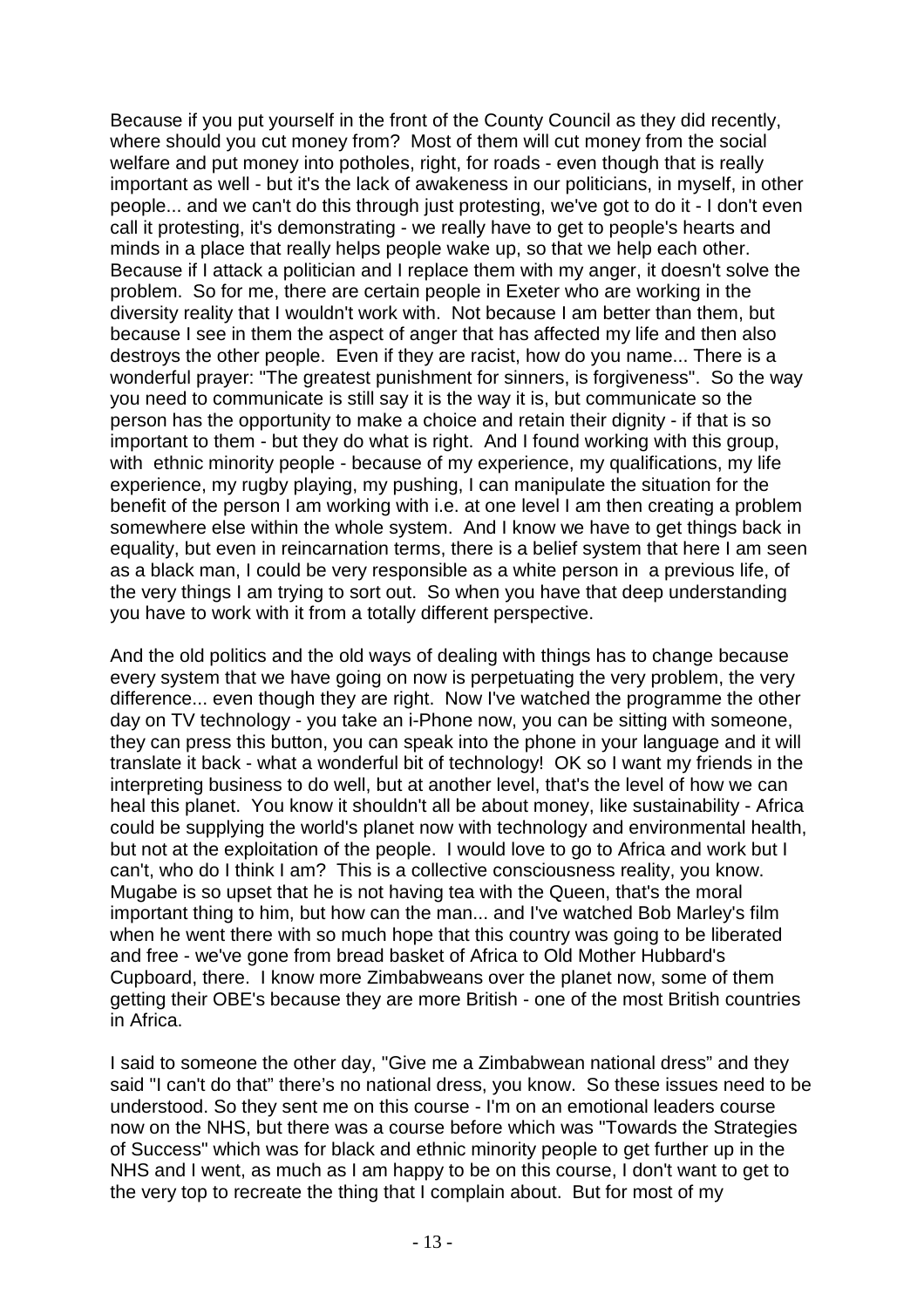colleagues on that course - from Zambia, Zaire, India they've got quite good jobs. I said this is not about how much knowledge you have about this disease etc., this is about are you part of the right club… they were even showing us what shoes to wear when we went on an interview. So I do everything to buck - now I won't wear a tie, and I won't put my jacket on which is a dark suit, I'd wear a beige suit - look at me today - I do this because I know how this system sucks you in. So as much as my father was a black judge, there was part of him that was so African that couldn't change, but there was also something in him that was so British, that he was part of this system, and I couldn't understand how he flipped from being African into being British.

So for me, how do we really do the diversity in a loving way and don't see the person as being from Israel, or being black or they need our help, because actually I feel very strongly that we are healing ourselves. Everybody I meet in my social service job - I'm not working with people so much now, but even so I had the opportunity to heal an aspect of myself when a person came in and sat there. And now when I go out and teach, I want to make the students amused so that they learn, I give them the bad information. I am so frightened to reinforce the negative message. So at university we always used to talk about white privilege, so that would affect the black students really badly but also the white teacher would push, push, push. I got put back a year on my university course because I challenged the way we taught antiracism. Because I said if you teach someone to be anti-racist, you don't solve the problem, you just go well "I hate racists". So what happens when a racist, paedophile sits in front of you, if you hate all these things? So my course now, is "Why 'isms' don't work" because I am challenging myself as well and I need people to think critically because we have this thing about "well this is who I am when I am at work and this is who I am when at home" you can't have this conflict, because that is what causes so much of our schism - our mental schisms. So for me, integration has been my journey and there are times when there has been overt racism, there have been times when people have been so frightened. I've had people frightened to order a black cup of coffee next to me! That is ridiculous - that's how far it's gone, but it doesn't mean that David Cameron is right that multiculturalism is wrong, or is a failed experiment. It's not his fault he's gone to Eton, he can't help himself.

### Q. Is there any particular message you would like to give people in Exeter?

What, before I become Mayor in 2020!? Just keep on doing what you are doing. Look at the Real Food Store, look at places like this. The thing is there is an assumption that if you feel that this doesn't really fit with me, as a black person whatever, you will bring that to the group. For instance I used to know a lot of black people who would say that the Exeter Respect Festival wasn't put on for us, we didn't organise it. There is never not an opportunity... there are structural inequalities in our society which go beyond colour. They go through every bit of our society and we need to wake up to that. So how is it for a black woman compared to a white woman? And there is this whole thing that goes on. So the black women's movement is very different to the white feminist movement and there are different issues going on, but if you get into that, you will always find some sort of separation, do you see what I am saying? So you focus on that, rather than saying: "What are the strengths in this situation, how can we change? So we're just about to launch, we've called our social enterprise Ubuntu, which means I am because we all